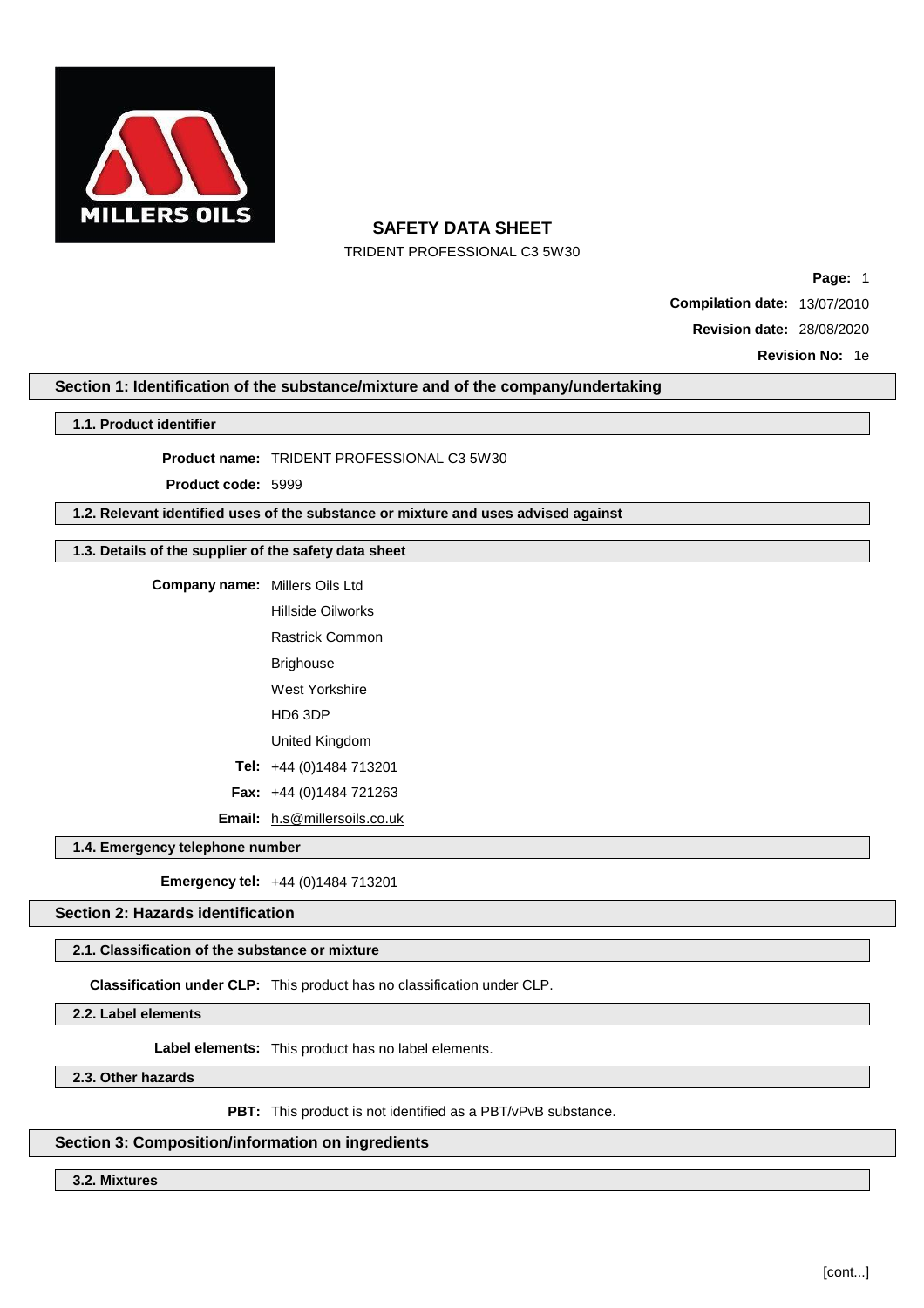### TRIDENT PROFESSIONAL C3 5W30

**Page:** 2

#### **Hazardous ingredients:**

### DISTILLATES (PETROLEUM), HYDROTREATED HEAVY PARAFFINIC - REACH registered number(s): 01- 2119484627-25-XXXX

| <b>EINECS</b> | CAS        | 'WEL<br>PBT | <b>CLP Classification</b> | Percent |
|---------------|------------|-------------|---------------------------|---------|
| 265-157-1     | 64742-54-7 | -           | Tox. 1: H304<br>ASD.      | 10-30%  |

#### **Section 4: First aid measures**

**4.1. Description of first aid measures**

**Skin contact:** Wash immediately with plenty of soap and water. Remove all contaminated clothes and

footwear immediately unless stuck to skin.

**Eye contact:** Bathe the eye with running water for 15 minutes.

**Ingestion:** Wash out mouth with water. Do not induce vomiting.

**Inhalation:** Remove casualty from exposure ensuring one's own safety whilst doing so.

#### **4.2. Most important symptoms and effects, both acute and delayed**

**Skin contact:** There may be mild irritation at the site of contact.

**Eye contact:** There may be irritation and redness.

**Ingestion:** There may be irritation of the throat.

**Inhalation:** No symptoms.

**4.3. Indication of any immediate medical attention and special treatment needed**

**Immediate / special treatment:** Eye bathing equipment should be available on the premises.

## **Section 5: Fire-fighting measures**

#### **5.1. Extinguishing media**

**Extinguishing media:** Suitable extinguishing media for the surrounding fire should be used. Use water spray

to cool containers. Carbon dioxide. Alcohol resistant foam. Dry chemical powder.

### **5.2. Special hazards arising from the substance or mixture**

**Exposure hazards:** In combustion emits toxic fumes.

#### **5.3. Advice for fire-fighters**

**Advice for fire-fighters:** Wear self-contained breathing apparatus. Wear protective clothing to prevent contact

with skin and eyes.

## **Section 6: Accidental release measures**

#### **6.1. Personal precautions, protective equipment and emergency procedures**

**Personal precautions:** Refer to section 8 of SDS for personal protection details. Turn leaking containers leakside up to prevent the escape of liquid.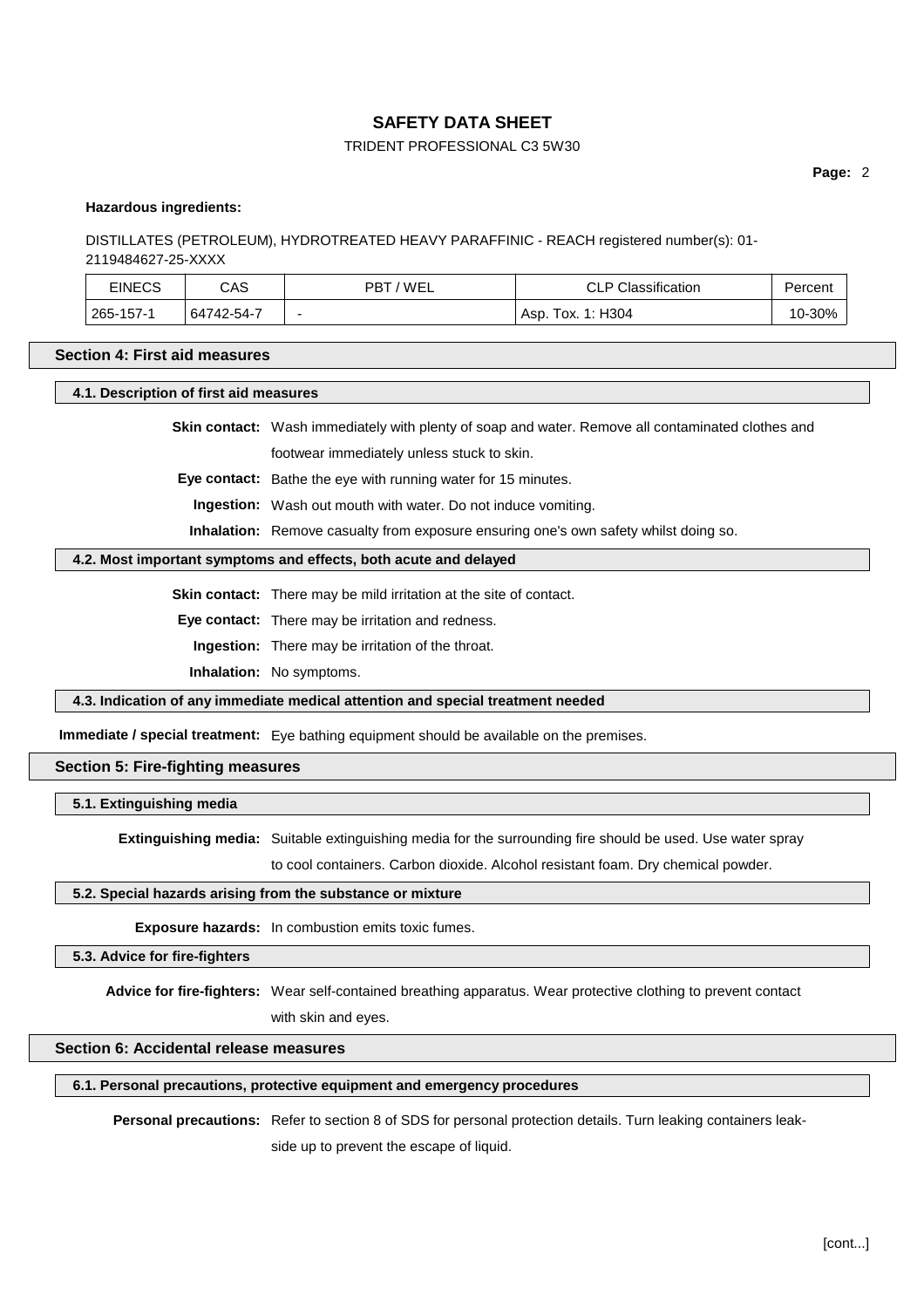## TRIDENT PROFESSIONAL C3 5W30

## **6.2. Environmental precautions**

**Environmental precautions:** Do not discharge into drains or rivers. Contain the spillage using bunding.

#### **6.3. Methods and material for containment and cleaning up**

**Clean-up procedures:** Absorb into dry earth or sand. Transfer to a closable, labelled salvage container for

disposal by an appropriate method.

## **6.4. Reference to other sections**

**Reference to other sections:** Refer to section 8 of SDS.

## **Section 7: Handling and storage**

#### **7.1. Precautions for safe handling**

**Handling requirements:** Ensure there is sufficient ventilation of the area.

## **7.2. Conditions for safe storage, including any incompatibilities**

**Storage conditions:** Store in a cool, well ventilated area. Keep container tightly closed.

**7.3. Specific end use(s)**

**Specific end use(s):** No data available.

#### **Section 8: Exposure controls/personal protection**

#### **8.1. Control parameters**

**Workplace exposure limits:** No data available.

#### **DNEL/PNEC Values**

#### **Hazardous ingredients:**

#### **DISTILLATES (PETROLEUM), HYDROTREATED HEAVY PARAFFINIC**

| $\tau_\mathsf{VDE}$ | Exposure   | Value                | Population | Effect |
|---------------------|------------|----------------------|------------|--------|
| <b>DNEL</b>         | Inhalation | $5.4 \text{ mg/m}$ 3 | Workers    | ∟ocal  |
| <b>DNEL</b>         | Inhalation | $1.2 \text{ mg/m}$ 3 | Consumers  | ∟ocal  |

#### **8.2. Exposure controls**

**Engineering measures:** Ensure there is sufficient ventilation of the area.

**Respiratory protection:** Respiratory protection not required.

**Hand protection:** Protective gloves.

**Eye protection:** Safety glasses. Ensure eye bath is to hand.

**Skin protection:** Protective clothing.

#### **Section 9: Physical and chemical properties**

## **9.1. Information on basic physical and chemical properties**

#### State: Liquid

**Colour:** Brown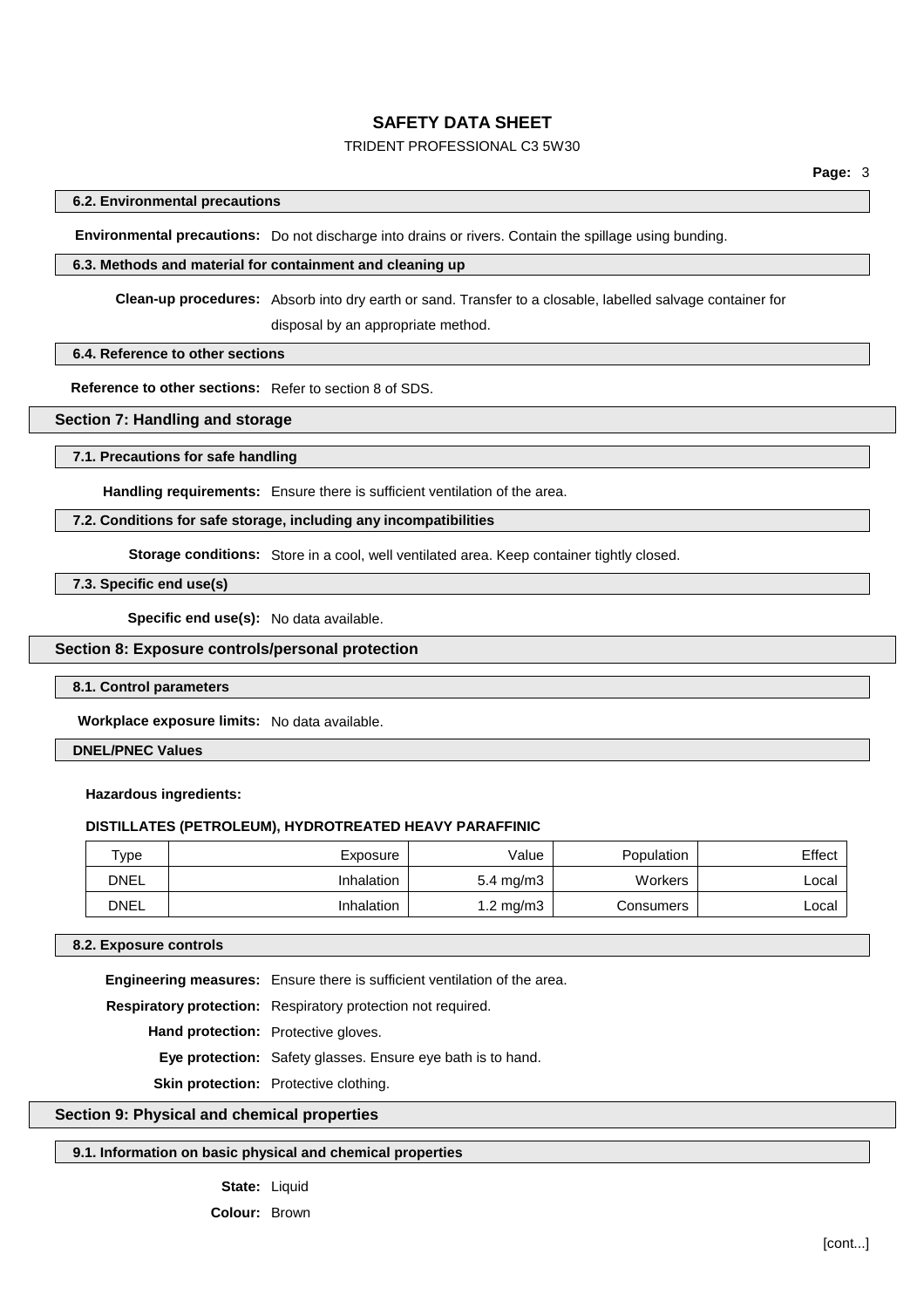## TRIDENT PROFESSIONAL C3 5W30

| <b>Odour:</b> Barely perceptible odour                  |  |                                                                                                                                                                                                                 |         |
|---------------------------------------------------------|--|-----------------------------------------------------------------------------------------------------------------------------------------------------------------------------------------------------------------|---------|
| <b>Evaporation rate: Negligible</b>                     |  |                                                                                                                                                                                                                 |         |
| <b>Oxidising:</b> Non-oxidising (by EC criteria)        |  |                                                                                                                                                                                                                 |         |
| <b>Solubility in water:</b> Insoluble                   |  |                                                                                                                                                                                                                 |         |
| Also soluble in: Most organic solvents.                 |  |                                                                                                                                                                                                                 |         |
| Viscosity: No data available.                           |  |                                                                                                                                                                                                                 |         |
| <b>Kinematic viscosity: 70 cSt @40</b>                  |  |                                                                                                                                                                                                                 |         |
| <b>Boiling point/range °C:</b> No data available.       |  |                                                                                                                                                                                                                 |         |
| <b>Flammability limits %: lower:</b> No data available. |  |                                                                                                                                                                                                                 |         |
| <b>Flash point °C:</b> $>200$                           |  |                                                                                                                                                                                                                 |         |
| Autoflammability <sup>°</sup> C: No data available.     |  |                                                                                                                                                                                                                 |         |
| <b>Relative density: 0.848</b>                          |  |                                                                                                                                                                                                                 |         |
| <b>VOC q/l:</b> No data available.                      |  |                                                                                                                                                                                                                 |         |
|                                                         |  | <b>Melting point/range°C:</b> No data available.<br><b>upper:</b> No data available.<br>Part.coeff. n-octanol/water: No data available.<br>Vapour pressure: No data available.<br><b>pH:</b> No data available. | Page: 4 |

**9.2. Other information**

**Other information:** No data available.

## **Section 10: Stability and reactivity**

**10.1. Reactivity**

**Reactivity:** Stable under recommended transport or storage conditions.

**10.2. Chemical stability**

**Chemical stability:** Stable under normal conditions.

## **10.3. Possibility of hazardous reactions**

**Hazardous reactions:** Hazardous reactions will not occur under normal transport or storage conditions.

Decomposition may occur on exposure to conditions or materials listed below.

#### **10.4. Conditions to avoid**

## **Conditions to avoid:** Heat.

**10.5. Incompatible materials**

**Materials to avoid:** Strong oxidising agents. Strong acids.

## **10.6. Hazardous decomposition products**

**Haz. decomp. products:** In combustion emits toxic fumes.

#### **Section 11: Toxicological information**

**11.1. Information on toxicological effects**

**Toxicity values:** No data available.

#### **Symptoms / routes of exposure**

**Skin contact:** There may be mild irritation at the site of contact.

**Eye contact:** There may be irritation and redness.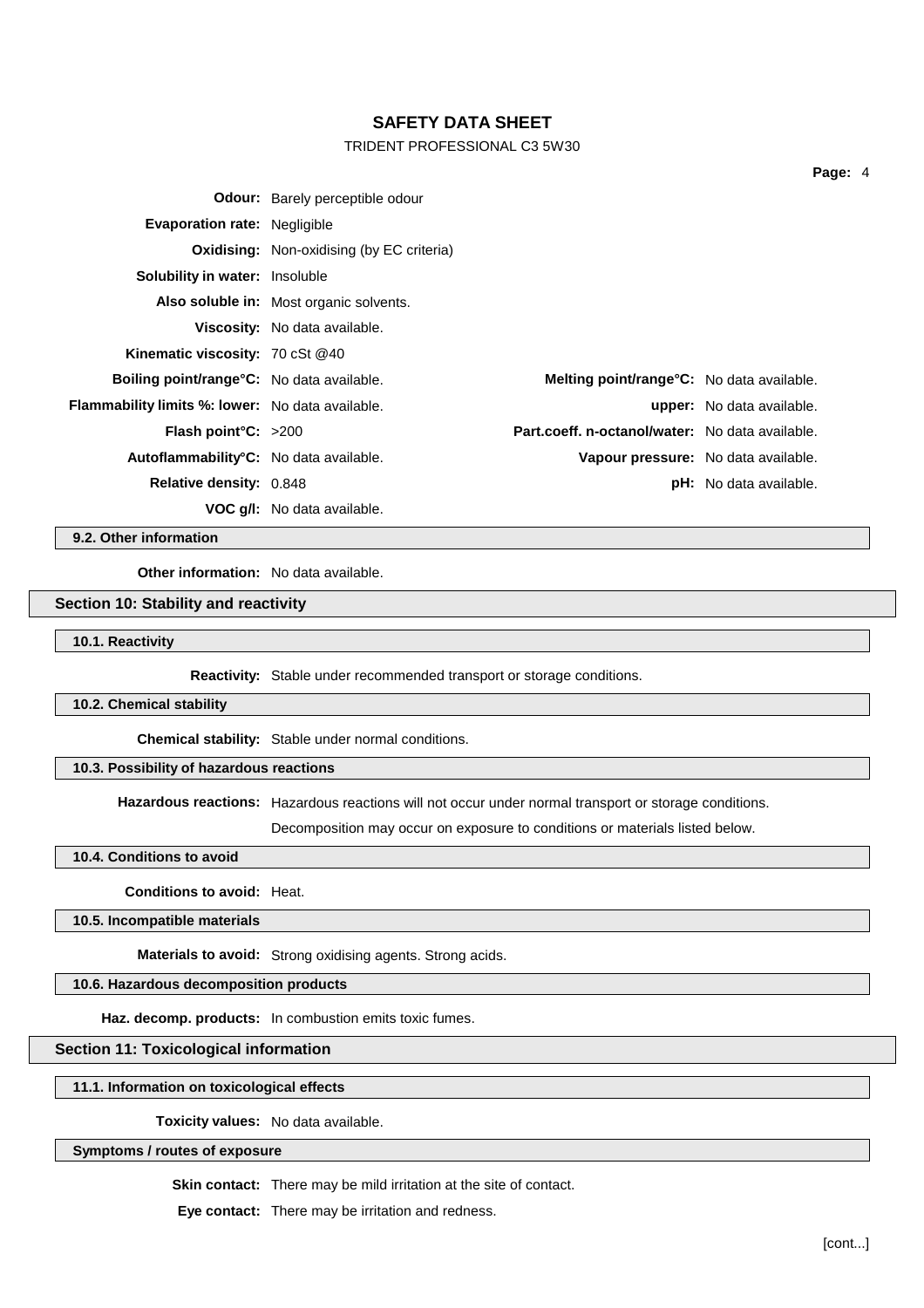#### TRIDENT PROFESSIONAL C3 5W30

**Page:** 5

**Ingestion:** There may be irritation of the throat.

**Inhalation:** No symptoms.

#### **Section 12: Ecological information**

**12.1. Toxicity**

**Ecotoxicity values:** No data available.

#### **12.2. Persistence and degradability**

**Persistence and degradability:** No data available.

**12.3. Bioaccumulative potential**

**Bioaccumulative potential:** No data available.

**12.4. Mobility in soil**

**Mobility:** No data available.

## **12.5. Results of PBT and vPvB assessment**

**PBT identification:** This product is not identified as a PBT/vPvB substance.

**12.6. Other adverse effects**

#### **Section 13: Disposal considerations**

#### **13.1. Waste treatment methods**

**Disposal operations:** Transfer to a suitable container and arrange for collection by specialised disposal company.

**Disposal of packaging:** Arrange for collection by specialised disposal company.

**NB:** The user's attention is drawn to the possible existence of regional or national

regulations regarding disposal.

### **Section 14: Transport information**

**Transport class:** This product does not require a classification for transport.

### **Section 15: Regulatory information**

**15.1. Safety, health and environmental regulations/legislation specific for the substance or mixture**

**Specific regulations:** Not applicable.

**15.2. Chemical Safety Assessment**

**Chemical safety assessment:** A chemical safety assessment has not been carried out for the substance or the mixture by the supplier.

## **Section 16: Other information**

### **Other information**

**Other information:** This safety data sheet is prepared in accordance with Commission Regulation (EU) No

2015/830.